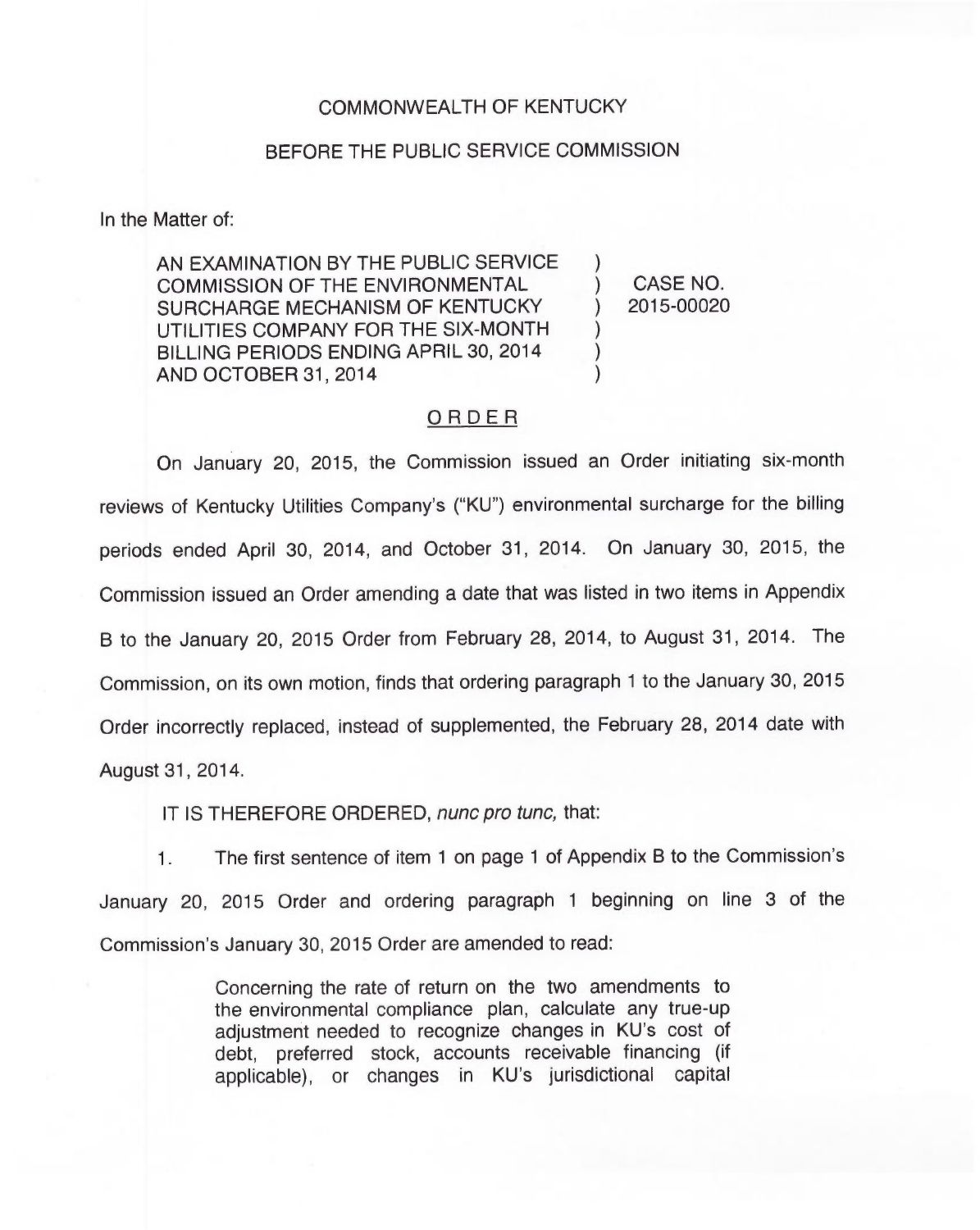structure for the billing period ended February 28, 2014, and the billing period ended August 31, 2014.

2. All other provisions of the Commission's January 20, 2015 and January

30, 2015 Orders not in conflict with this Order shall remain in full force and effect.



ATTEST:

Cauna D. Lumwell

Case No. 2015-00020